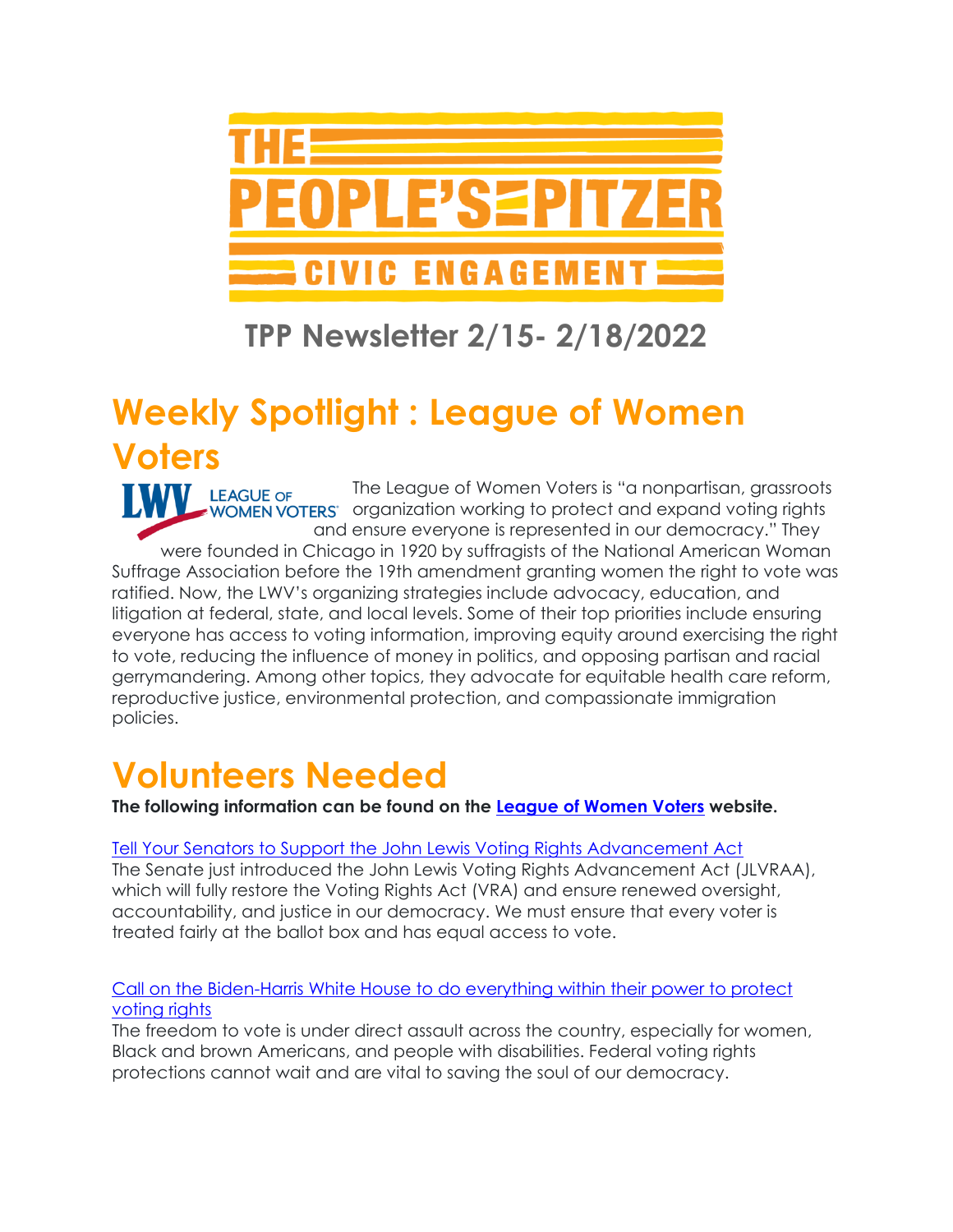[Reach out to your Senators now and urge them to support legislation to remove the](https://salsa.wiredforchange.com/o/5950/c/10065/p/dia/action4/common/public/?action_KEY=14263&_gl=1*vw2q7m*_ga*MjA4Mzc1NjQ4OS4xNjQ0NTI3OTg4*_ga_DDCEP0D6KM*MTY0NDUyNzk4Ny4xLjEuMTY0NDUyODc5NC4w&_ga=2.128499468.1477036958.1644527988-2083756489.1644527988)  [ERA's ratification dea](https://salsa.wiredforchange.com/o/5950/c/10065/p/dia/action4/common/public/?action_KEY=14263&_gl=1*vw2q7m*_ga*MjA4Mzc1NjQ4OS4xNjQ0NTI3OTg4*_ga_DDCEP0D6KM*MTY0NDUyNzk4Ny4xLjEuMTY0NDUyODc5NC4w&_ga=2.128499468.1477036958.1644527988-2083756489.1644527988)dline

Congress must remove the ratification deadline of the Equal Rights Amendment to get it across the finish line and added to the Constitution.

#### [Urge your Senators to support the full rights of DC residents](https://salsa.wiredforchange.com/o/5950/c/10065/p/dia/action4/common/public/?action_KEY=14203&_gl=1*a1oyu*_ga*MjA4Mzc1NjQ4OS4xNjQ0NTI3OTg4*_ga_DDCEP0D6KM*MTY0NDUyNzk4Ny4xLjEuMTY0NDUyODc5NC4w&_ga=2.32232638.1477036958.1644527988-2083756489.1644527988)

The people of Washington, DC deserve the same rights as any American living in our 50 states. They deserve full representation in Congress and to be free of Congressional interference in their local governance.

#### [Tell your Senators to pass the Bipartisan Background Checks Act and take a stand](https://salsa.wiredforchange.com/o/5950/p/dia/action4/common/public/?action_KEY=14221&okay=true&_gl=1*1eaogdq*_ga*MjA4Mzc1NjQ4OS4xNjQ0NTI3OTg4*_ga_DDCEP0D6KM*MTY0NDUyNzk4Ny4xLjEuMTY0NDUyODg4MC4w&_ga=2.32232638.1477036958.1644527988-2083756489.1644527988)  [against the epidemic of gun violence](https://salsa.wiredforchange.com/o/5950/p/dia/action4/common/public/?action_KEY=14221&okay=true&_gl=1*1eaogdq*_ga*MjA4Mzc1NjQ4OS4xNjQ0NTI3OTg4*_ga_DDCEP0D6KM*MTY0NDUyNzk4Ny4xLjEuMTY0NDUyODg4MC4w&_ga=2.32232638.1477036958.1644527988-2083756489.1644527988)

Now is the time for Congress to step up and pass common-sense gun violence prevention reforms, such as universal background checks, closing the gun show loophole, and banning assault weapons.

#### [Stand with the League in our fight to ensure our elections are always free, fair, and](https://salsa.wiredforchange.com/o/5950/c/10065/p/dia/action3/common/public/?action_KEY=12567&_gl=1*1eaogdq*_ga*MjA4Mzc1NjQ4OS4xNjQ0NTI3OTg4*_ga_DDCEP0D6KM*MTY0NDUyNzk4Ny4xLjEuMTY0NDUyODg4MC4w&_ga=2.32232638.1477036958.1644527988-2083756489.1644527988)  [accessible](https://salsa.wiredforchange.com/o/5950/c/10065/p/dia/action3/common/public/?action_KEY=12567&_gl=1*1eaogdq*_ga*MjA4Mzc1NjQ4OS4xNjQ0NTI3OTg4*_ga_DDCEP0D6KM*MTY0NDUyNzk4Ny4xLjEuMTY0NDUyODg4MC4w&_ga=2.32232638.1477036958.1644527988-2083756489.1644527988)

Across the country, there has been a concerted effort in many states to stop some voters from voting, or to make it much harder for them to participate. Legislators and election officials have purged existing voters from the rolls, made cuts to early voting, reduced polling places, put in place strict voter photo ID laws and levied onerous voter registration restrictions.

# **Upcoming Events**





Friday, February 25 10:00am - 12:30pm Zoom<br>RSVP via Handshake

A nonpartisan training for women and nder nonconforming participants on<br>how to run for political office

HEAR ABOUT THE CAMPAIGN EXPERIENCE<br>FROM LOCAL ELECTED OFFICIALS OFFICE



**Laspa Center for Leadership Elect Her Training** February 25 @ 10:30 am - 12:30 pm

Virtual Event

The Laspa Center is again partnering with Running Start to host the Elect Her Training on February 25 from 10:00 - 12:30 p.m. It will be virtual this year. Student and alums across the 7Cs are invited to participate. This is a unique

nonpartisan training for women and gender fluid individuals on how to run for political office. The goal is to advance gender equity in this and other arenas.